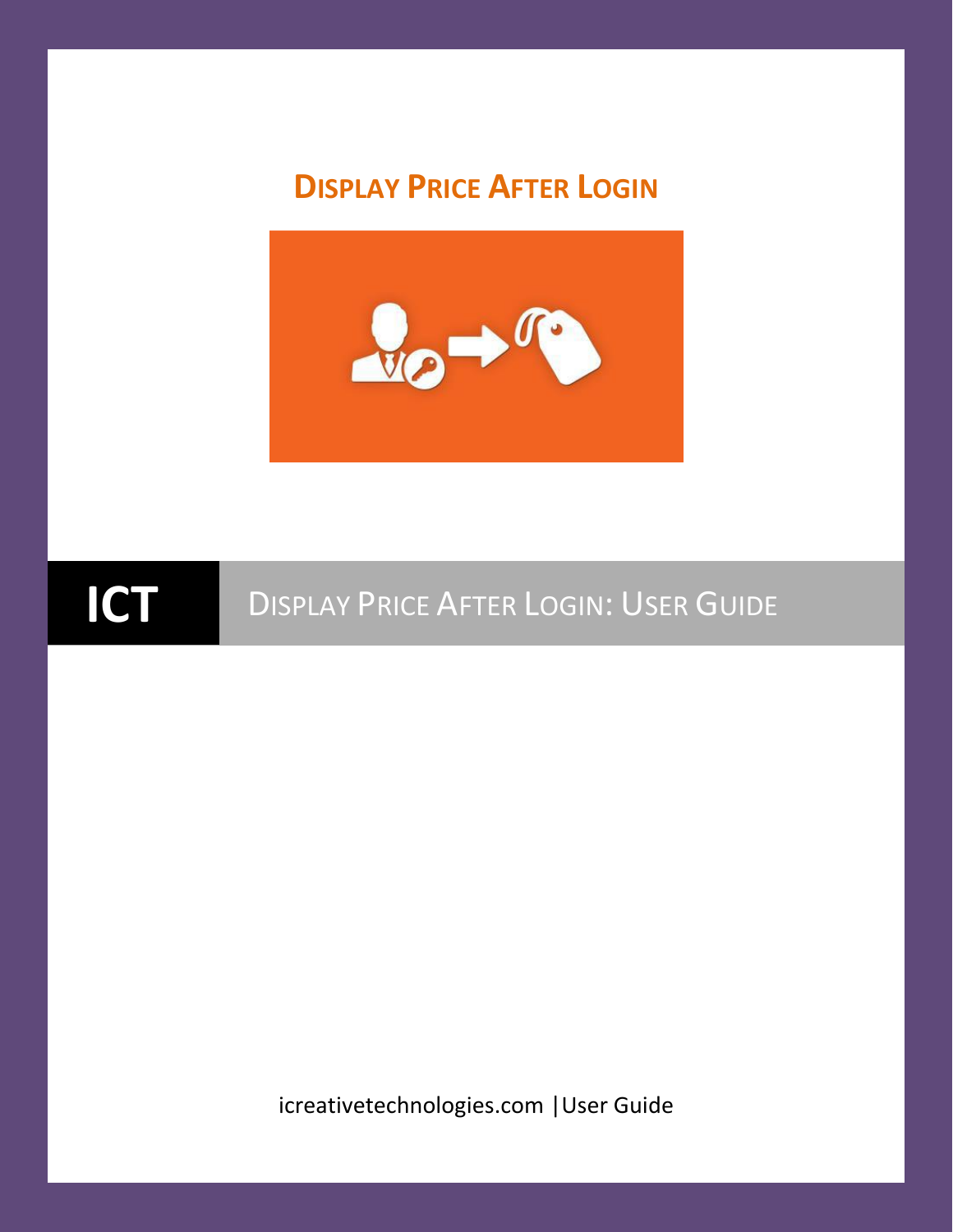#### General Settings

| Configuration                                   |                                                      |                                                                                     | admin $\star$                    |
|-------------------------------------------------|------------------------------------------------------|-------------------------------------------------------------------------------------|----------------------------------|
| <b>Store View:</b><br>Default Config v          | Ø                                                    |                                                                                     |                                  |
| <b>ICT EXTENSION</b><br>$\widehat{\phantom{a}}$ | <b>Customer Price Configuration</b>                  |                                                                                     | ଚ                                |
| <b>Customer Price</b>                           | <b>Enable Customer Price</b><br>[store view]         | <b>No</b>                                                                           | $\blacktriangledown$             |
| <b>GENERAL</b><br>$\checkmark$                  | <b>Price Button Text</b><br>[store view]             | LOGIN TO SEE PRICE AND ADD TO CART<br>This text will be appeared in place of price. |                                  |
| <b>CATALOG</b><br>$\checkmark$                  | <b>Enable Contact Quote Button</b>                   | Yes                                                                                 | $\blacktriangledown$             |
| <b>CUSTOMERS</b><br>$\checkmark$                | [store view]                                         | It will add a Contact Quote button in product detail page if you<br>enable it.      |                                  |
| <b>SALES</b><br>$\checkmark$                    | <b>Contact Quote Button Text</b>                     | <b>Contact For Quote</b>                                                            |                                  |
| <b>SERVICES</b><br>$\checkmark$                 | [store view]                                         | This text will be appeared on product page in place of price.                       |                                  |
| <b>ADVANCED</b><br>$\checkmark$                 | <b>Contact Quote Success Message</b><br>[store view] | Your inquiry for the quote has been submitted succe                                 |                                  |
|                                                 | <b>Contact Quote Error Message</b><br>[store view]   | Something went wrong. We Can not process your rec                                   |                                  |
|                                                 | <b>Recipient's Email</b><br>[store view]             | support@example.com                                                                 |                                  |
|                                                 | <b>Contact Quote Template</b><br>[store view]        | Default (Request for Quote)                                                         | $\triangledown$ Use system value |

"Display Price After Login" extension can be enabled from backend and once enabled the Feature will be active on front end.

- Go to STORES >> Configuration >> Customer Price
- Set the Dropdown Option to 'Yes' to enable the feature
- We also have different setting available here.

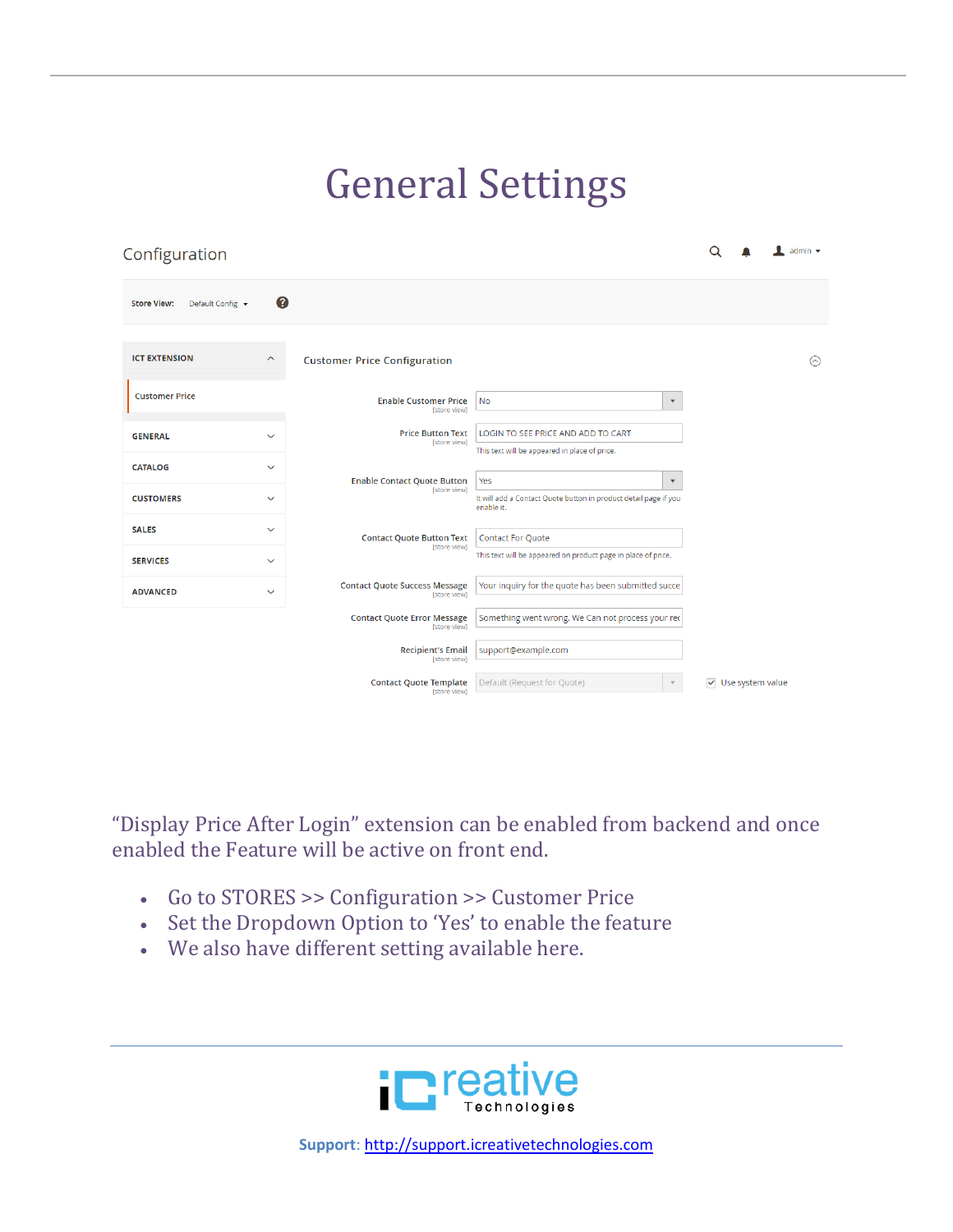#### PRODUCT LISTING PAGE



"Display Price After Login" once installed and configured from backend, you will see that pricing will disappear from Front-end products and user will see that "Login to See the Prices and Add Product to Car

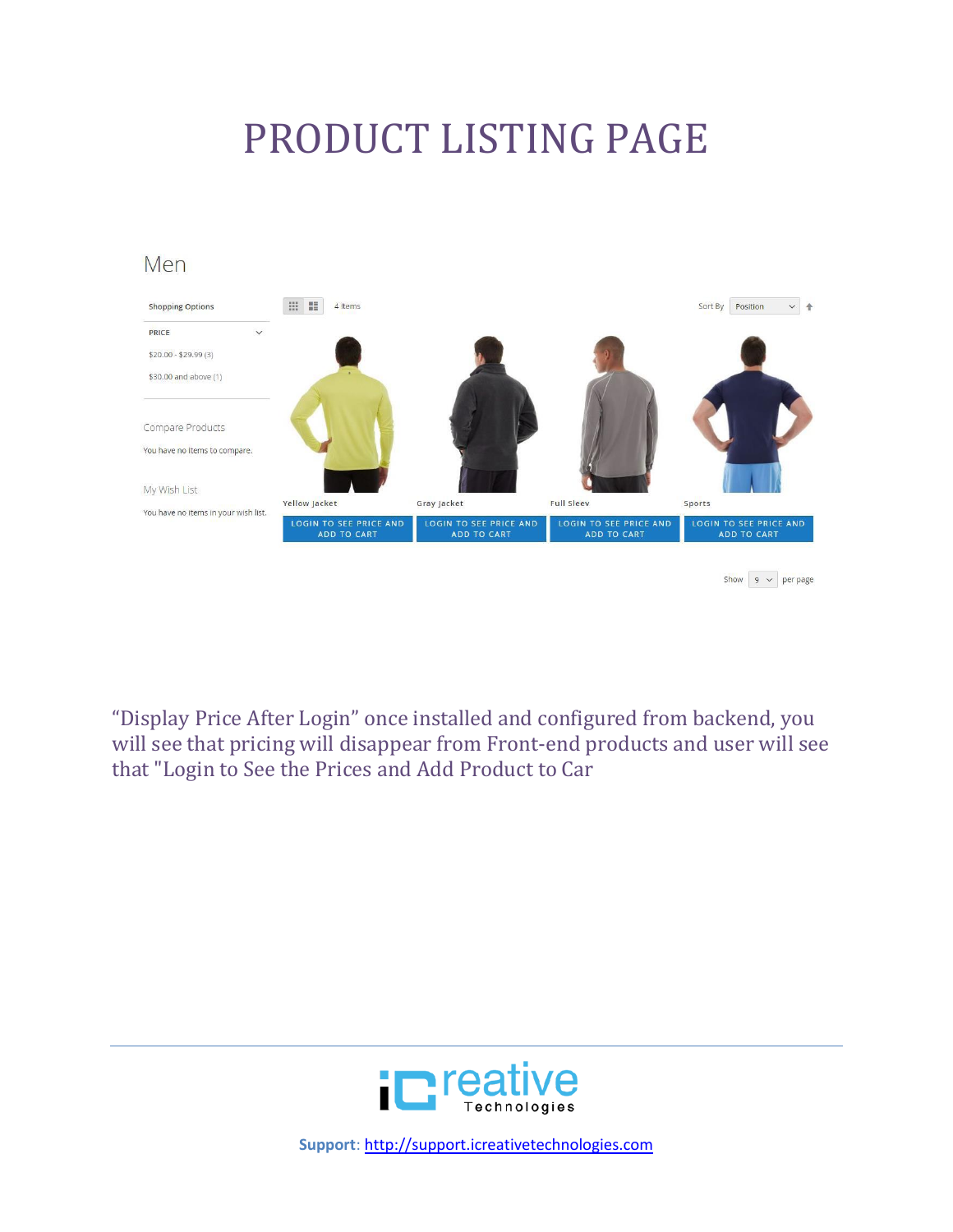#### PRODUCT DETAIL PAGE



Once you go on the Product Detail Page, you will observe that if you have enabled the "Contact Quote Button" to Yes, a button will appear on Detail Page, so if the user doesn't wish to log in and directly get the quote.

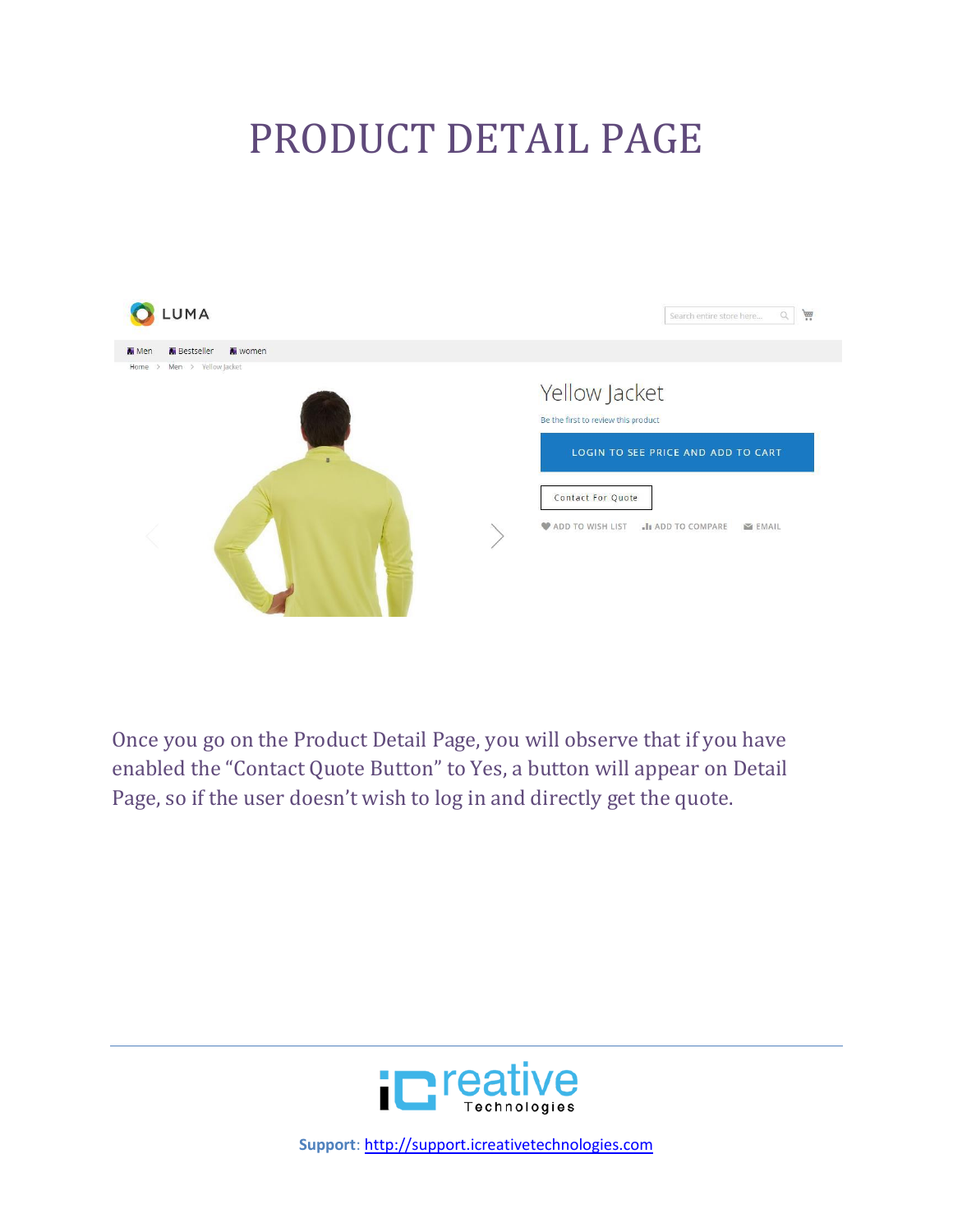# CONTACT FOR QUOTE

| <b>M</b> Bestseller<br>women<br>Men | <b>CONTACT FOR QUOTE</b>              | $\mathbf{x}$                                  |
|-------------------------------------|---------------------------------------|-----------------------------------------------|
| Home > Men > Yellow Jacket          | Enter your first name                 |                                               |
|                                     | Enter your last name                  | ow Jacket                                     |
|                                     | Enter your contact number             | to review this product                        |
|                                     | Enter your email address              |                                               |
| п                                   | Enter your zip code                   | OGIN TO SEE PRICE AND ADD TO CART             |
|                                     | Please tell us about your requirement | ict For Quote                                 |
|                                     |                                       | O WISH LIST<br><b>II ADD TO COMPARE EMAIL</b> |
|                                     | <b>SUBMIT</b>                         |                                               |
|                                     |                                       |                                               |

If the user clicks on Contact for Quote, a popup will appear asking for some details.

If the user fills and submits the form, an Email will be sent to Admin.

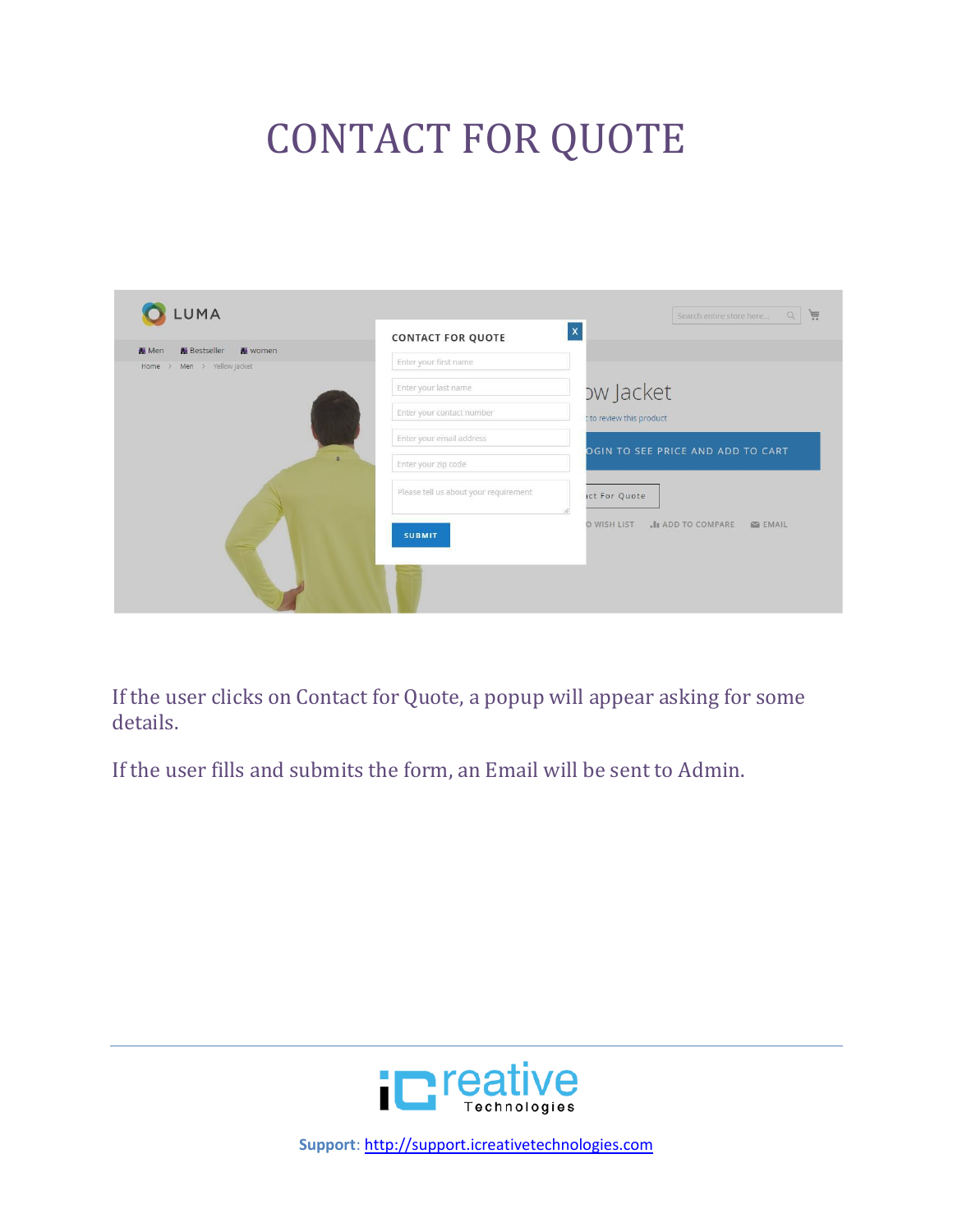### ADD OR EDIT EMAIL TEMPLATE



We also have the email template configured, so just select the template which is under "Ict\_Customerprice" and you can edit the template as per your choice.

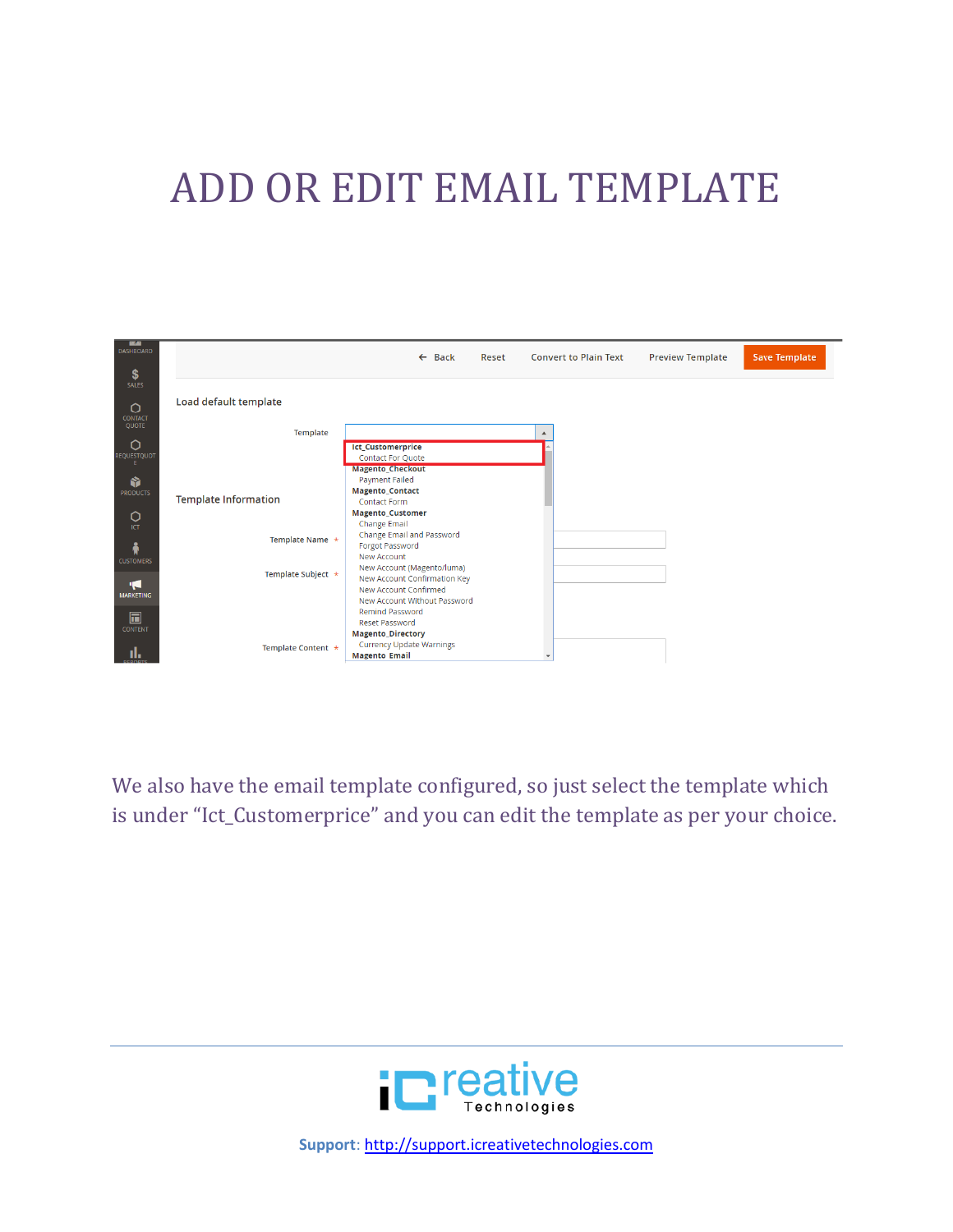# MANAGE CONTACT QUOTE

| SALES                                         |                                  |                                                     |                           |                  |                     |                          |                                                            |
|-----------------------------------------------|----------------------------------|-----------------------------------------------------|---------------------------|------------------|---------------------|--------------------------|------------------------------------------------------------|
| Ó<br><b>CONTACT</b><br>QUOTE                  | Manage Contactquote              | Q                                                   | $\triangle$ admin $\star$ |                  |                     |                          |                                                            |
| О<br>REQUESTQUOT<br>E                         |                                  |                                                     |                           |                  |                     |                          | <b>Add New</b><br>$\blacktriangledown$                     |
| Ŵ<br><b>PRODUCTS</b>                          | Search                           | <b>Reset Filter</b>                                 |                           |                  |                     | Export to:               | <b>CSV</b><br>Export<br>$\pmb{\mathbf{v}}$                 |
| $\mathsf{Q}_{\mathsf{I}\mathsf{C}\mathsf{T}}$ | Actions                          | 3 records found<br>$\blacktriangledown$             |                           |                  | 20                  | per page<br>$\mathbf{v}$ | $\,>\,$<br>of 1<br>1                                       |
| Å<br><b>CUSTOMERS</b>                         | $\overline{\phantom{a}}$         | $\,$ ID                                             | 1 First Name              | <b>Last Name</b> | Email               | <b>Telephone</b>         | Zipcode                                                    |
| ◀<br><b>MARKETING</b>                         | Any<br>$\boldsymbol{\mathrm{v}}$ | From<br>To                                          |                           |                  |                     |                          |                                                            |
| $\blacksquare$                                | $\Box$                           | 3                                                   | Paul                      | Tailor           | paul@example.com    | 999999999                | 40002                                                      |
| CONTENT                                       | $\Box$                           | $\overline{2}$                                      | Stewart                   | Walker           | stewart@example.com | 4444444444               | 50023                                                      |
| d,<br><b>REPORTS</b>                          | $\Box$                           | $\overline{1}$                                      | Bella                     | Swan             | contact@test.com    | 6655665566               | 90003                                                      |
| $\frac{d}{d}$<br>Stores                       |                                  |                                                     |                           |                  |                     |                          |                                                            |
| $\mathbf{R}$                                  |                                  | Copyright @ 2017 Magento, Inc. All rights reserved. |                           |                  |                     |                          | Magento ver. 2.1.<br><b>Account Activity   Report Bugs</b> |
| ¢<br>FIND PARTNERS<br>& EXTENSIONS            |                                  |                                                     |                           |                  |                     |                          |                                                            |
|                                               |                                  |                                                     |                           |                  |                     |                          |                                                            |
|                                               |                                  |                                                     |                           |                  |                     |                          |                                                            |
|                                               |                                  |                                                     |                           |                  |                     |                          |                                                            |
|                                               |                                  |                                                     |                           |                  |                     |                          |                                                            |

Once the Contact for Quote form is filled, its respective entry can be seen in the admin panel which can be managed and you can contact the users via Email or Phone.